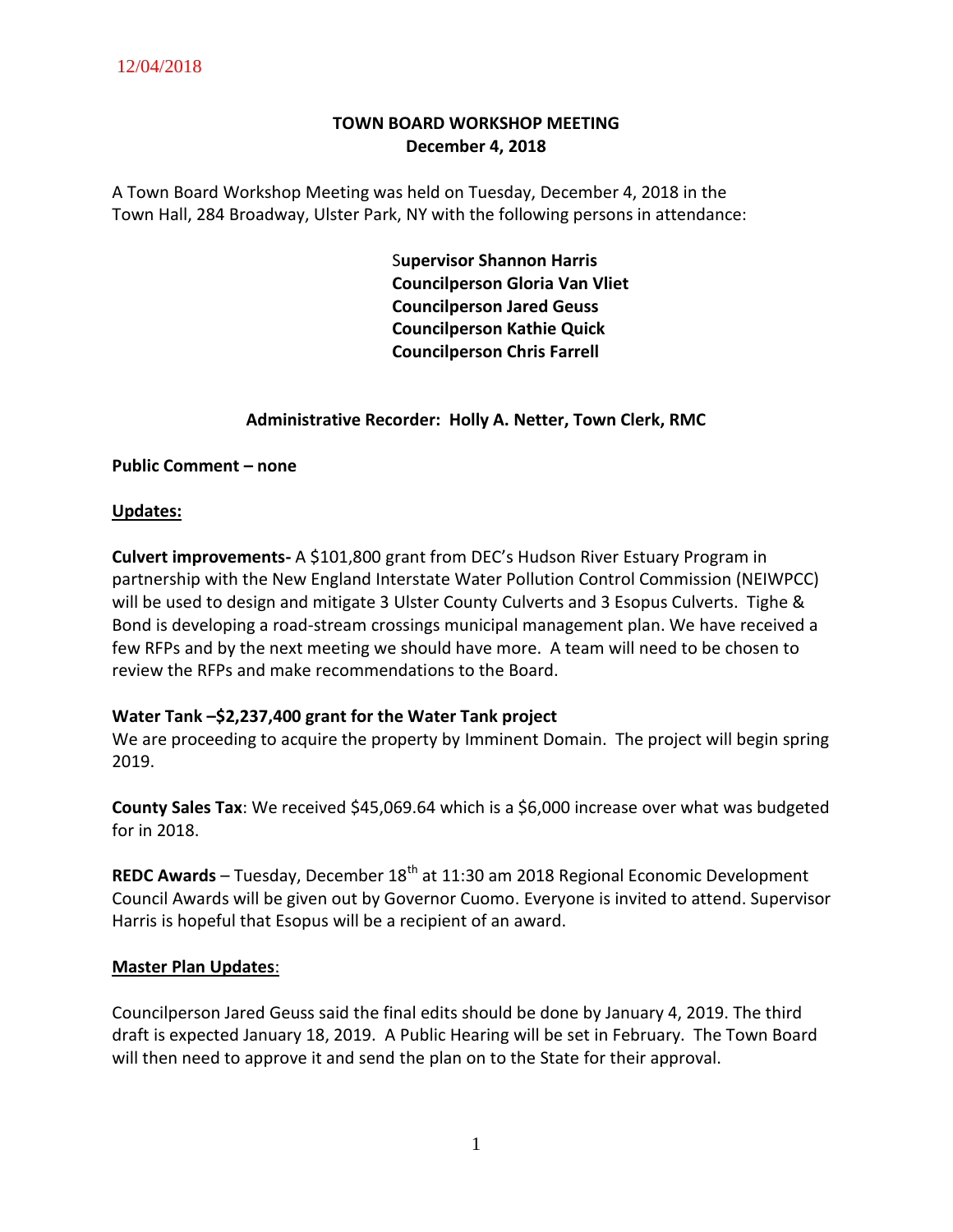# 12/04/2018

**Vacancies**- Environmental Board 2 vacancies, Waterfront Advisory Board 2 vacancies, Port Ewen Water/Sewer Board 1 vacancy and Assessment Board of Review 1 vacancy.

**Housekeeping –** A proposal to have a Volunteer Board Celebration at 6 pm on January 8<sup>th</sup> prior to the Reorganizational meeting was made. Supervisor Harris distributed a calendar of proposed meeting dates for next year and asked everyone to consider moving the Town Board meetings to the  $3^{rd}$  or  $4^{th}$  Tuesday of each month instead of Thursdays.

**Town Hall Communications**: John Schwartz from Blink Voice gave a presentation to the Town Board for the phone system upgrade and cost savings. Multiple companies have presented proposals throughout the year. Blink was invited to the meeting to answer any questions the Board may have about the system. Should we decide to choose Blink Voice the company will buy out the remainder of any contract obligations the Town may have. Chris Farrell confirmed the price was guaranteed for a 5 year period. The price includes equipment training and maintenance.

**Town Hall and Court Security:** Throughout the year, multiple companies have made presentations relating to the upgrade of security and surveillance equipment for the Town Hall. Terry Barton and Bob McCarthy from Frontier Communications reviewed their presentation. Jared Keplinger was here to present the proposal from Liberty Security Services. The Board will review the proposals and the matter will be discussed further. Judge Manicone applied for a grant for the additional equipment for the Court however,we will not know the results until March. The proposals were structured differently and a follow up will be done with each of the companies. Liberty offered an option of taking a deposit and amortizing the cost over three years. Frontier offered 2 months up front and financing for 60 months. Brian Pickard, CPA for the Town, will be contacted for his opinion on a lease option.

# **Planning Board Re-appointment – Daniel Michaud**

**A MOTION WAS MADE BY COUNCILPERSON CHRIS FARRELL TO REAPPOINT DANIEL MICHAUD TO THE PLANNING BOARD WITH A 7 YEAR TERM TO EXPIRE 12/31/2025. THIS APPOINTMENT WILL BE IN EFFECT AS OF JANUARY 1, 2019. THE MOTION WAS SECONDED BY COUNCILPERSON GLORIA VAN VLIET. ALL MEMBERS PRESENT WERE IN FAVOR. MOTION CARRIED.**

# **EXECUTIVE SESSION**

**A MOTION TO ENTER INTO EXECUTIVE SESSION WAS MADE BY SUPERVISOR SHANNON HARRIS AT 8:18 PM FOR THE PURPOSE OF INTERVIEWING CANDIDATES FOR VACANCIES IN THE BUILDING AND GROUNDS DEPARTMENT WHICH WAS ADVERTISED IN THE DAILY FREEMAN, A PERSONNEL ISSUE RELATING TO THE JOB HISTORY OF A PARTICULAR INDIVIDUAL, AND A LEGAL MATTER REGARDING THE LITIGATION OF A TAX CERTIORARI. THE MOTION WAS SECONDED BY COUNCILPERSON JARED GEUSS. ALL MEMBERS PRESENT WERE IN FAVOR. MOTION CARRIED.**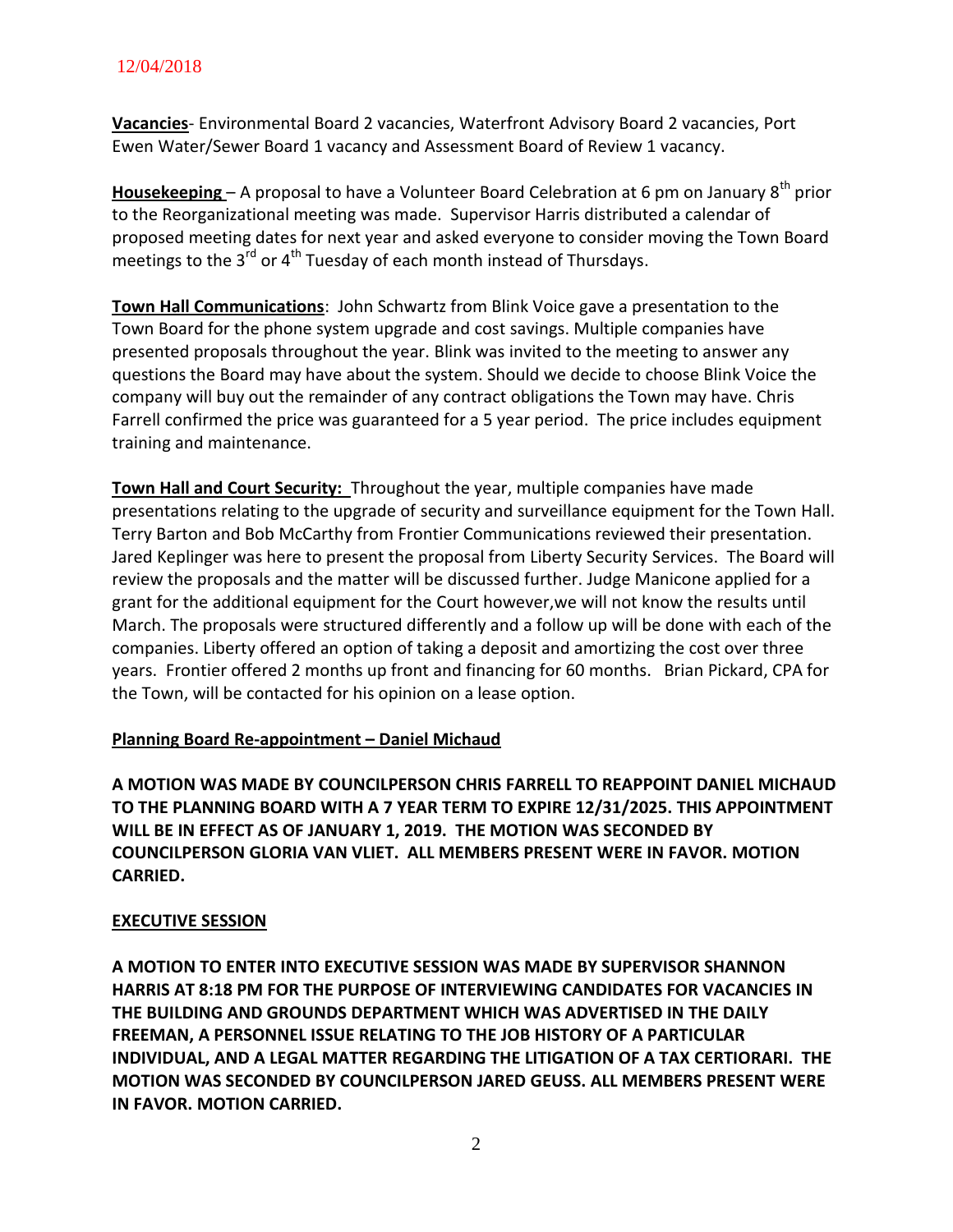**A MOTION WAS MADE BY COUNCILPERSON CHRIS FARRELL TO COME OUT OF EXECUTIVE SESSION AT 9:40 PM AND WAS SECONDED BY COUNCILPERSON KATHIE QUICK. ALL MEMBERS PRESENT WERE IN FAVOR. MOTION CARRIED.**

**NO DECISIONS WERE MADE ON CANDIDATES.**

**NO ACTION TAKEN AT THIS TIME FOR THE PERSONNEL ISSUE.**

**LITIGATION ACTION TAKEN:**

#### **RESOLUTION**

**WHEREAS,** Fair RiveR Inc. commenced a Tax Certiorari proceeding against the Town of Esopus challenging the Real Property Assessments of tax parcel designated as SBL, 72.3-1-1.200; and

**WHEREAS**, Fair River Inc. has agreed to withdraw and discontinue its Tax Certiorari proceeding with respect to said parcel; and

**WHEREAS**, with respect to the parcel 72.3-1-1.200 Petitioner purchased said parcel for \$160,000 and Petitioner sought a reduction in assessment from \$240,000 to \$160,000 but has agreed to a reduction to \$180,000; and

**WHEREAS**, after consultation with the Town of Esopus Assessor and the Attorney for the Town of Esopus, the Town Board deems said proposed settlement to be prudent and in the best interest of the Town of Esopus.

**NOW THEREFORE, BE IT RESOLVED**, that Kellar Kellar and Jaiven LLP, as attorneys for the Town of Esopus, are authorized to execute the Stipulation of Settlement resulting in a reduction in Assessment with respect to tax parcel 72.3-1-1-200 from \$240,000 to \$180,000.

|                     | <b>RESOLUTION OFFERED BY: COUNCILPERSON CHRIS FARRELL</b> |            |
|---------------------|-----------------------------------------------------------|------------|
| <b>SECONDED BY:</b> | <b>COUNCILPERSON KATHIE QUICK</b>                         |            |
|                     | <b>Councilperson Gloria Van Vliet</b>                     | <b>AYE</b> |

| COMININGISON SIONIG VAN VIICL      | <u>.</u>   |
|------------------------------------|------------|
| <b>Councilperson Jared Geuss</b>   | <b>AYE</b> |
| <b>Councilperson Kathie Quick</b>  | <b>AYE</b> |
| <b>Councilperson Chris Farrell</b> | <b>AYE</b> |
| <b>Supervisor Shannon Harris</b>   | <b>AYE</b> |

#### **ALL TOWN BOARD MEMBERS PRESENT VOTED IN FAVOR. MOTION CARRIED.**